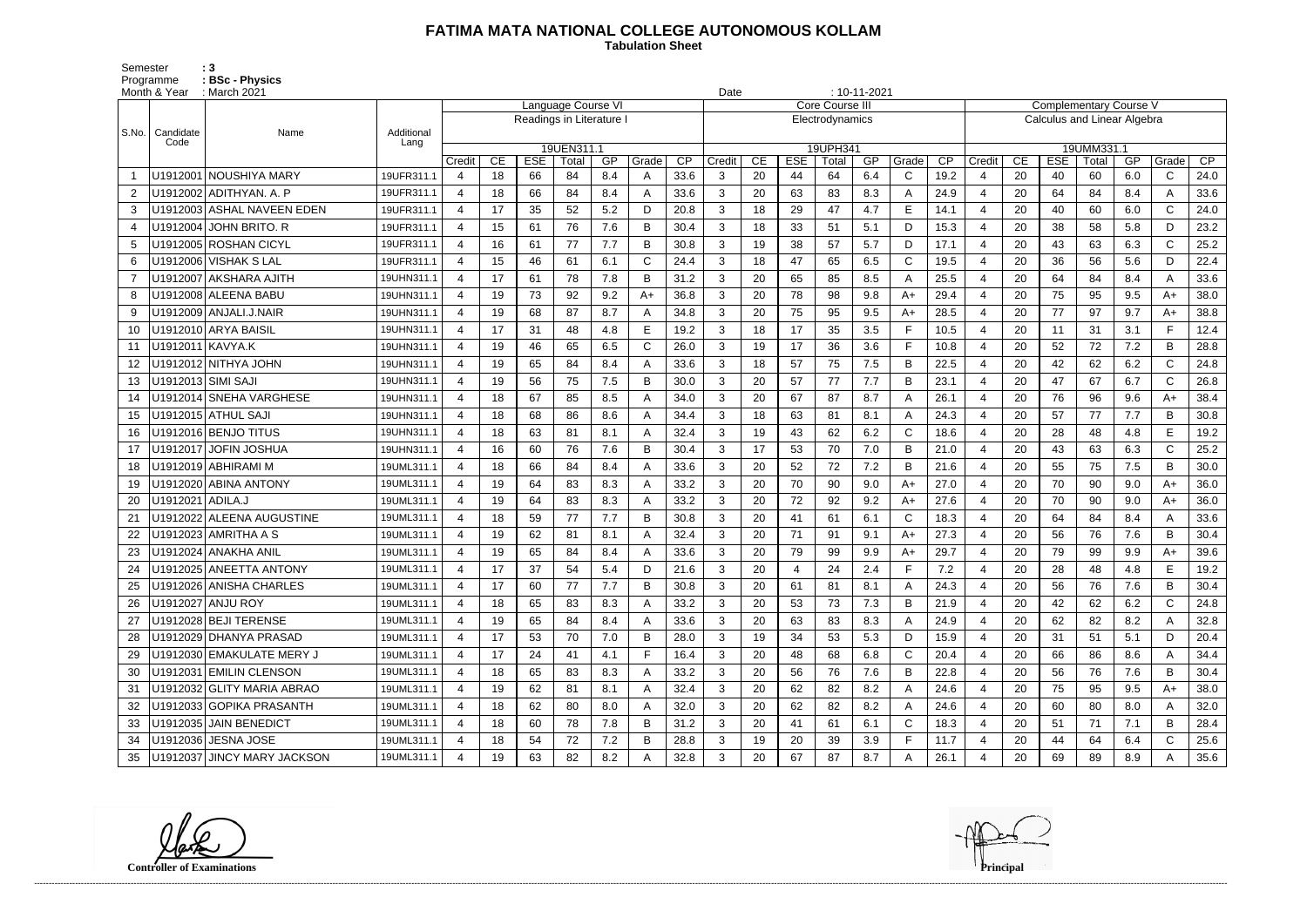|       |                   | Name                        | Additional<br>Lang | Language Course VI       |    |            |       |     |       |                 |                 |    | Core Course III |          |           |       | <b>Complementary Course V</b> |        |                                    |            |            |     |              |      |  |  |
|-------|-------------------|-----------------------------|--------------------|--------------------------|----|------------|-------|-----|-------|-----------------|-----------------|----|-----------------|----------|-----------|-------|-------------------------------|--------|------------------------------------|------------|------------|-----|--------------|------|--|--|
|       |                   |                             |                    | Readings in Literature I |    |            |       |     |       |                 | Electrodynamics |    |                 |          |           |       |                               |        | <b>Calculus and Linear Algebra</b> |            |            |     |              |      |  |  |
| S.No. | Candidate<br>Code |                             |                    |                          |    |            |       |     |       |                 |                 |    |                 |          |           |       |                               |        |                                    |            |            |     |              |      |  |  |
|       |                   |                             |                    | 19UEN311.1               |    |            |       |     |       |                 |                 |    |                 | 19UPH341 |           |       |                               |        |                                    |            | 19UMM331.1 |     |              |      |  |  |
|       |                   |                             |                    | Credit                   | CE | <b>ESE</b> | Total | GP  | Grade | $\overline{CP}$ | Credit          | CE | <b>ESE</b>      | Total    | <b>GP</b> | Grade | <b>CP</b>                     | Credit | CE                                 | <b>ESE</b> | Total      | GP  | Grade        | CP   |  |  |
| 36    |                   | U1912038 KRIPA P SUNIL      | 19UML311.1         | $\overline{4}$           | 17 | 65         | 82    | 8.2 |       | 32.8            |                 | 20 | 70              | 90       | 9.0       | $A+$  | 27.0                          |        | 20                                 | 73         | 93         | 9.3 | A+           | 37.2 |  |  |
| 37    |                   | U1912039 MEENAKSHY.I        | 19UML311.1         | $\boldsymbol{\varDelta}$ | 19 | 63         | 82    | 8.2 |       | 32.8            |                 | 20 | 69              | 89       | 8.9       | A     | 26.7                          |        | 20                                 | 59         | 79         | 7.9 | B            | 31.6 |  |  |
| 38    |                   | U1912041 NAMITHA NELSON     | 19UML311.1         |                          | 18 | 65         | 83    | 8.3 |       | 33.2            |                 | 20 | 70              | 90       | 9.0       | $A+$  | 27.0                          |        | 20                                 | 78         | 98         | 9.8 | A+           | 39.2 |  |  |
| 39    |                   | U1912042 PARVATHY G         | 19UML311.1         |                          | 19 | 51         | 70    | 7.0 |       | 28.0            |                 | 19 | 33              | 52       | 5.2       | D     | 15.6                          |        | 20                                 | 47         | 67         | 6.7 |              | 26.8 |  |  |
| 40    |                   | U1912043 PRINCY PL          | 19UML311.1         |                          | 18 | 52         | 70    | 7.0 | B     | 28.0            | 3               | 19 | 31              | 50       | 5.0       | D     | 15.0                          |        | 20                                 | 31         | 51         | 5.1 | $\mathsf{D}$ | 20.4 |  |  |
| 41    |                   | U1912044 RENUKA DEV V       | 19UML311.1         |                          | 18 | 62         | 80    | 8.0 |       | 32.0            |                 | 20 | 65              | 85       | 8.5       | A     | 25.5                          |        | 20                                 | 75         | 95         | 9.5 | A+           | 38.0 |  |  |
| 42    |                   | U1912045   SANGEETHA E.     | 19UML311.1         | $\boldsymbol{\varDelta}$ | 18 | 65         | 83    | 8.3 |       | 33.2            | 3               | 20 | 66              | 86       | 8.6       | A     | 25.8                          |        | 20                                 | 63         | 83         | 8.3 |              | 33.2 |  |  |
| 43    |                   | U1912046 SREEPARVATHY.R     | 19UML311.1         |                          | 18 | 49         | 67    | 6.7 |       | 26.8            |                 | 18 | 9               | 27       | 2.7       |       | 8.1                           |        | 20                                 | 11         | 31         | 3.1 |              | 12.4 |  |  |
| 44    |                   | U1912047   SUREKHA K S      | 19UML311.1         |                          | 19 | 61         | 80    | 8.0 |       | 32.0            |                 | 20 | 65              | 85       | 8.5       | A     | 25.5                          |        | 20                                 | 61         | 81         | 8.1 | $\mathsf{A}$ | 32.4 |  |  |
| 45    |                   | U1912048 SUSAN SHAJI        | 19UML311.1         | $\boldsymbol{\Delta}$    | 18 | 62         | 80    | 8.0 |       | 32.0            | 3               | 19 | 71              | 90       | 9.0       | $A+$  | 27.0                          |        | 20                                 | 62         | 82         | 8.2 | $\mathsf{A}$ | 32.8 |  |  |
| 46    |                   | U1912049 SWEETA MARY        | 19UML311.1         | $\boldsymbol{\Delta}$    |    | 67         | 84    | 8.4 |       | 33.6            | 3               | 18 | 6               | 24       | 2.4       |       | 7.2                           |        | 20                                 | 28         | 48         | 4.8 | E.           | 19.2 |  |  |
| 47    |                   | U1912050 VARSHAK            | 19UML311.1         | 4                        | 19 | 68         | 87    | 8.7 |       | 34.8            |                 | 20 | 78              | 98       | 9.8       | $A+$  | 29.4                          |        | 20                                 | 78         | 98         | 9.8 | A+           | 39.2 |  |  |
| 48    |                   | U1912051 ALBIN ANTONY       | 19UML311.1         |                          | 18 | 65         | 83    | 8.3 |       | 33.2            |                 | 18 | 28              | 46       | 4.6       | E.    | 13.8                          |        | 20                                 | 3          | 23         | 2.3 |              | 9.2  |  |  |
| 49    |                   | U1912052 ANANDHAKRISHNAN SR | 19UML311.1         |                          | 19 | 59         | 78    | 7.8 | в     | 31.2            | 3               | 20 | 74              | 94       | 9.4       | $A+$  | 28.2                          |        | 20                                 | 74         | 94         | 9.4 | A+           | 37.6 |  |  |
| 50    |                   | U1912053 GEORGE KENNEDY W   | 19UML311.1         | $\boldsymbol{\Delta}$    | 15 | 28         | 43    | 4.3 |       | 17.2            | 3               | 18 |                 | 22       | 2.2       |       | 6.6                           |        | 20                                 |            | 21         | 2.1 |              | 8.4  |  |  |

**Controller of Examinations** 

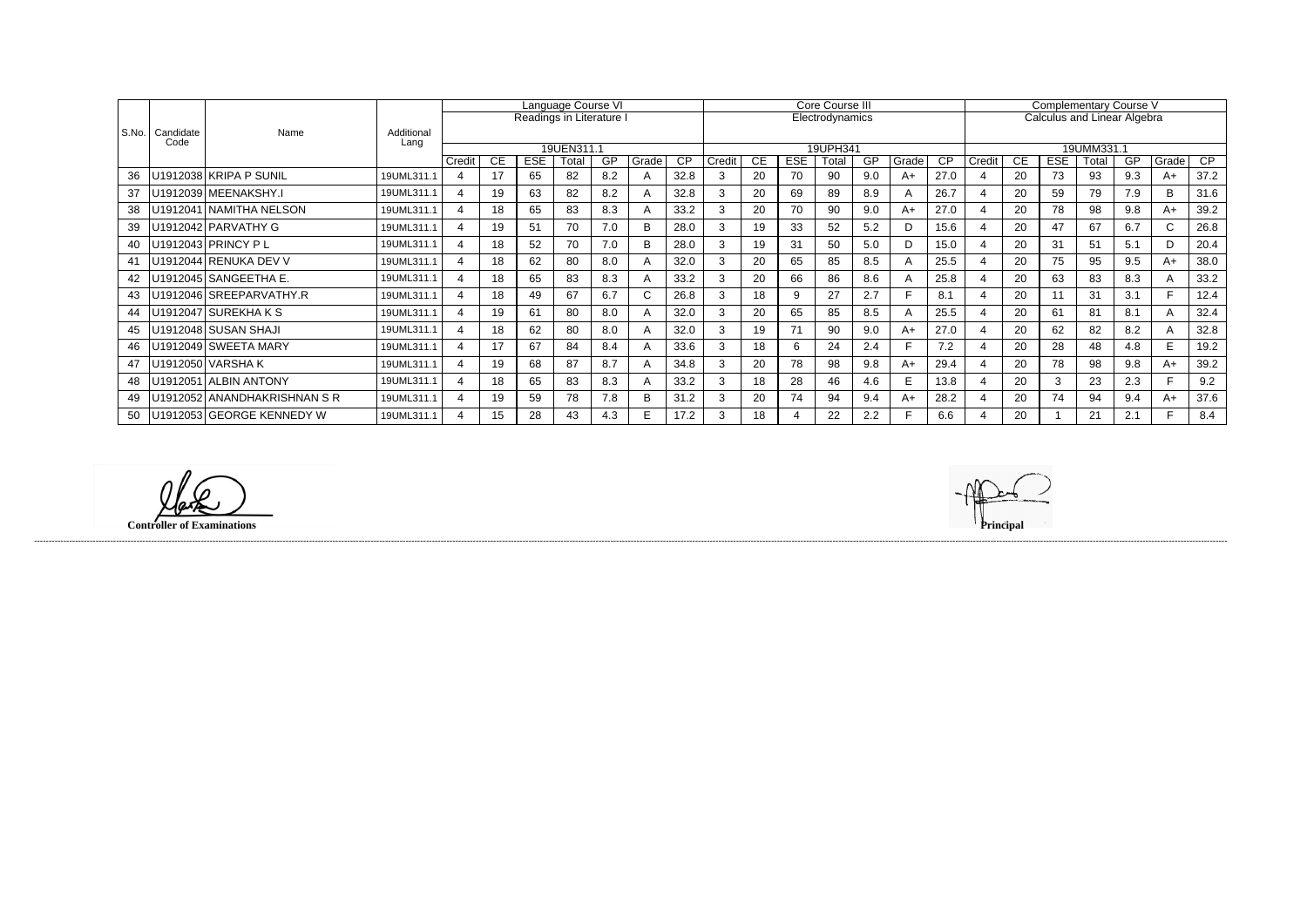|                |                    |                             |                    | <b>Complementary Course VI</b> |            |                     |                              |       |              |        |                       |            | Language Course VII |    |       |              |             |                |                |              |               |
|----------------|--------------------|-----------------------------|--------------------|--------------------------------|------------|---------------------|------------------------------|-------|--------------|--------|-----------------------|------------|---------------------|----|-------|--------------|-------------|----------------|----------------|--------------|---------------|
|                |                    | Name                        | Additional<br>Lang |                                |            |                     | <b>Physical Chemistry-II</b> |       |              |        |                       |            |                     |    |       |              |             |                |                |              |               |
| S.No.          | Candidate<br>Code  |                             |                    |                                |            |                     |                              |       |              |        |                       |            |                     |    |       | Total        | <b>SCPA</b> | Grade          | Result         |              |               |
|                |                    |                             | Credit             | CE                             | <b>ESE</b> | 19UCH331.1<br>Total | GP                           | Grade | CP           | Credit | CE                    | <b>ESE</b> | Total               | GP | Grade | CP           |             |                |                |              |               |
|                |                    | U1912001 NOUSHIYA MARY      | 19UFR311.1         | 3                              | 20         | 45                  | 65                           | 6.5   | C            | 19.5   | ⊿                     | 13         | 32                  | 45 | 4.5   | Е            | 18.0        | 114.3          | 6.35           | C            | PASSED        |
| 2              |                    | U1912002 ADITHYAN. A. P     | 19UFR311.1         | 3                              | 20         | 58                  | 78                           | 7.8   | B            | 23.4   | 4                     | 16         | 71                  | 87 | 8.7   | A            | 34.8        | 150.3          | 8.35           | A            | PASSED        |
| 3              |                    | U1912003 ASHAL NAVEEN EDEN  | 19UFR311.1         | 3                              | 18         | 5                   | 23                           | 2.3   | F            | 6.9    | 4                     | 12         | 28                  | 40 | 4.0   | E            | 16.0        |                |                | F            | <b>FAILED</b> |
| $\overline{4}$ |                    | U1912004 JOHN BRITO. R      | 19UFR311.1         | 3                              | 17         | 30                  | 47                           | 4.7   | E            | 14.1   | 4                     | 11         | 38                  | 49 | 4.9   | E            | 19.6        | 102.6          | 5.70           | D            | <b>PASSED</b> |
| 5              |                    | U1912005 ROSHAN CICYL       | 19UFR311.1         | 3                              | 19         | 22                  | 41                           | 4.1   | F            | 12.3   | 4                     | 13         | 32                  | 45 | 4.5   | $\mathsf E$  | 18.0        | $\blacksquare$ | $\blacksquare$ | $\mathsf{F}$ | <b>FAILED</b> |
| 6              |                    | U1912006 VISHAK S LAL       | 19UFR311.1         | 3                              | 18         | 37                  | 55                           | 5.5   | D            | 16.5   | 4                     | 12         | 32                  | 44 | 4.4   | E            | 17.6        | 100.4          | 5.58           | D            | PASSED        |
| $\overline{7}$ |                    | U1912007   AKSHARA AJITH    | 19UHN311.1         | 3                              | 20         | 46                  | 66                           | 6.6   | $\mathsf{C}$ | 19.8   | 4                     | 18         | 68                  | 86 | 8.6   | A            | 34.4        | 144.5          | 8.03           | A            | PASSED        |
| 8              |                    | U1912008 ALEENA BABU        | 19UHN311.1         | 3                              | 20         | 78                  | 98                           | 9.8   | $A+$         | 29.4   | ⊿                     | 20         | 78                  | 98 | 9.8   | A+           | 39.2        | 172.8          | 9.60           | $A+$         | PASSED        |
| 9              |                    | U1912009 ANJALI.J.NAIR      | 19UHN311.1         | 3                              | 20         | 75                  | 95                           | 9.5   | $A+$         | 28.5   | $\boldsymbol{\Delta}$ | 20         | 77                  | 97 | 9.7   | $A+$         | 38.8        | 169.4          | 9.41           | $A+$         | <b>PASSED</b> |
| 10             |                    | U1912010 ARYA BAISIL        | 19UHN311.1         | 3                              | 19         | 9                   | 28                           | 2.8   | F            | 8.4    | 4                     | 16         | 20                  | 36 | 3.6   | F            | 14.4        |                |                | E            | <b>FAILED</b> |
| 11             | U1912011 KAVYA.K   |                             | 19UHN311.1         | 3                              | 19         | 8                   | 27                           | 2.7   | F            | 8.1    | 4                     | 19         | 38                  | 57 | 5.7   | D            | 22.8        |                |                | E            | <b>FAILED</b> |
| 12             |                    | U1912012 NITHYA JOHN        | 19UHN311.1         | 3                              | 19         | 28                  | 47                           | 4.7   | E            | 14.1   | 4                     | 16         | 65                  | 81 | 8.1   | A            | 32.4        | 127.4          | 7.08           | В            | PASSED        |
| 13             | U1912013 SIMI SAJI |                             | 19UHN311.1         | 3                              | 20         | 45                  | 65                           | 6.5   | $\mathsf{C}$ | 19.5   | 4                     | 16         | 54                  | 70 | 7.0   | B            | 28.0        | 127.4          | 7.08           | B            | PASSED        |
| 14             |                    | U1912014 SNEHA VARGHESE     | 19UHN311.1         | 3                              | 20         | 64                  | 84                           | 8.4   | A            | 25.2   | 4                     | 20         | 71                  | 91 | 9.1   | $A+$         | 36.4        | 160.1          | 8.89           | Α            | PASSED        |
| 15             |                    | U1912015 ATHUL SAJI         | 19UHN311.1         | 3                              | 19         | 61                  | 80                           | 8.0   | A            | 24.0   | 4                     | 16         | 71                  | 87 | 8.7   | A            | 34.8        | 148.3          | 8.24           | A            | <b>PASSED</b> |
| 16             |                    | U1912016 BENJO TITUS        | 19UHN311.1         | 3                              | 20         | 38                  | 58                           | 5.8   | D            | 17.4   | 4                     | 11         | 46                  | 57 | 5.7   | D            | 22.8        | 110.4          | 6.13           | $\mathsf{C}$ | PASSED        |
| 17             |                    | U1912017 JOFIN JOSHUA       | 19UHN311.1         | 3                              | 17         | 13                  | 30                           | 3.0   | F            | 9.0    | 4                     | 11         | 16                  | 27 | 2.7   | F.           | 10.8        |                |                | F            | <b>FAILED</b> |
| 18             |                    | U1912019 ABHIRAMI M         | 19UML311.1         | 3                              | 20         | 41                  | 61                           | 6.1   | C            | 18.3   | ⊿                     | 18         | 58                  | 76 | 7.6   | B            | 30.4        | 133.9          | 7.44           | B            | PASSED        |
| 19             |                    | U1912020 ABINA ANTONY       | 19UML311.1         | 3                              | 20         | 68                  | 88                           | 8.8   | A            | 26.4   | $\boldsymbol{\Delta}$ | 19         | 68                  | 87 | 8.7   | A            | 34.8        | 157.4          | 8.74           | A            | PASSED        |
| 20             | U1912021 ADILA.J   |                             | 19UML311.1         | 3                              | 20         | 69                  | 89                           | 8.9   | A            | 26.7   | 4                     | 19         | 71                  | 90 | 9.0   | A+           | 36.0        | 159.5          | 8.86           | A            | <b>PASSED</b> |
| 21             |                    | U1912022 ALEENA AUGUSTINE   | 19UML311.1         | 3                              | 20         | 43                  | 63                           | 6.3   | $\mathsf C$  | 18.9   | 4                     | 18         | 50                  | 68 | 6.8   | $\mathsf C$  | 27.2        | 128.8          | 7.16           | B            | PASSED        |
| 22             |                    | U1912023 AMRITHA A S        | 19UML311.1         | 3                              | 20         | 62                  | 82                           | 8.2   | A            | 24.6   | 4                     | 19         | 60                  | 79 | 7.9   | B            | 31.6        | 146.3          | 8.13           | Α            | PASSED        |
| 23             |                    | U1912024 ANAKHA ANIL        | 19UML311.1         | 3                              | 20         | 72                  | 92                           | 9.2   | $A+$         | 27.6   | 4                     | 18         | 62                  | 80 | 8.0   | A            | 32.0        | 162.5          | 9.03           | $A+$         | PASSED        |
| 24             |                    | U1912025 ANEETTA ANTONY     | 19UML311.1         | 3                              | 20         | 6                   | 26                           | 2.6   | E            | 7.8    | Δ                     | 18         | 39                  | 57 | 5.7   | D            | 22.8        |                |                | F            | <b>FAILED</b> |
| 25             |                    | U1912026 ANISHA CHARLES     | 19UML311.1         | 3                              | 20         | 61                  | 81                           | 81    |              | 24.3   | Δ                     | 19         | 38                  | 57 | 57    | D            | 22.8        | 132.6          | 7.37           | B            | PASSED        |
| 26             |                    | U1912027 ANJU ROY           | 19UML311.1         | 3                              | 20         | 36                  | 56                           | 5.6   | D            | 16.8   | 4                     | 19         | 45                  | 64 | 6.4   | C            | 25.6        | 122.3          | 6.79           | $\mathsf{C}$ | PASSED        |
| 27             |                    | U1912028 BEJI TERENSE       | 19UML311.1         | 3                              | 20         | 67                  | 87                           | 8.7   | A            | 26.1   | 4                     | 18         | 57                  | 75 | 7.5   | B            | 30.0        | 147.4          | 8.19           | A            | PASSED        |
| 28             |                    | U1912029 DHANYA PRASAD      | 19UML311.1         | 3                              | 19         | 34                  | 53                           | 5.3   | D            | 15.9   | 4                     | 18         | 40                  | 58 | 5.8   | D            | 23.2        | 103.4          | 5.74           | D            | PASSED        |
| 29             |                    | U1912030 EMAKULATE MERY J   | 19UML311.1         | $\mathbf{3}$                   | 20         | 21                  | 41                           | 4.1   | F            | 12.3   | 4                     | 18         | 20                  | 38 | 3.8   | F            | 15.2        | $\sim$         |                | F            | <b>FAILED</b> |
| 30             |                    | U1912031 EMILIN CLENSON     | 19UML311.1         | 3                              | 20         | 53                  | 73                           | 7.3   | В            | 21.9   | 4                     | 19         | 62                  | 81 | 8.1   | A            | 32.4        | 140.7          | 7.82           | B            | <b>PASSED</b> |
| -31            |                    | U1912032 GLITY MARIA ABRAO  | 19UML311.1         | 3                              | 20         | 66                  | 86                           | 8.6   | A            | 25.8   | 4                     | 19         | 50                  | 69 | 6.9   | C            | 27.6        | 148.4          | 8.24           | A            | PASSED        |
| 32             |                    | U1912033 GOPIKA PRASANTH    | 19UML311.1         | 3                              | 20         | 56                  | 76                           | 7.6   | B            | 22.8   | 4                     | 19         | 60                  | 79 | 7.9   | B            | 31.6        | 143.0          | 7.94           | B            | PASSED        |
| 33             |                    | U1912035 JAIN BENEDICT      | 19UML311.1         | 3                              | 20         | 54                  | 74                           | 7.4   | В            | 22.2   | 4                     | 18         | 62                  | 80 | 8.0   | A            | 32.0        | 132.1          | 7.34           | B            | PASSED        |
| 34             |                    | U1912036   JESNA JOSE       | 19UML311.1         | $\mathbf{3}$                   | 19         | 21                  | 40                           | 4.0   | F            | 12.0   | 4                     | 19         | 46                  | 65 | 6.5   | $\mathsf{C}$ | 26.0        | $\sim$         |                | F            | <b>FAILED</b> |
| 35             |                    | U1912037 JINCY MARY JACKSON | 19UML311.1         | 3                              | 20         | 48                  | 68                           | 6.8   | C            | 20.4   |                       | 18         | 58                  | 76 | 7.6   | B            | 30.4        | 145.3          | 8.07           | A            | <b>PASSED</b> |

**Controller of Examinations Principal**